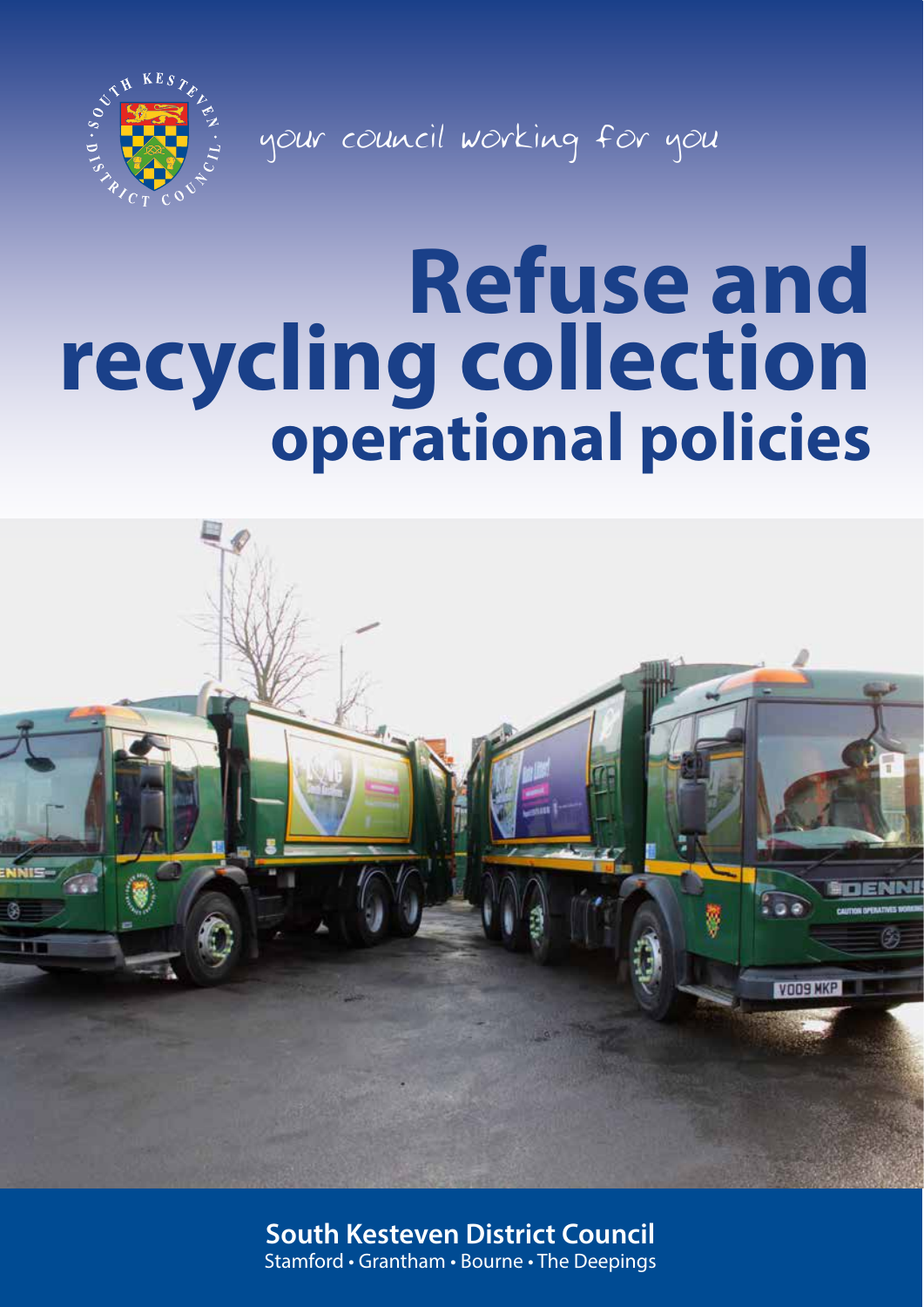## Index

**Refuse and Recycling Collection Operational Policy Synopsis**

**Introduction**

**Policy 1: Assisted collections**

**Policy 2: Side waste**

**a) No side waste (refuse)**

- **b) Presentation of side waste (additional recycling)**
- **c) Overloaded receptacles**
- **d) Excess waste**
- **Policy 3: Presenting receptacles for emptying**
- **a) Presentation of refuse and recycling receptacles**
- **b) Frequency of collections**
- **c) Servicing of flats/mixed properties**
- **d) Properties with access/storage issues**
- **Policy 4: Green bin service (garden waste)**

**Policy 5: Missed bins**

- **Policy 6: Bin replacement/repair (refuse, recycling and garden waste)**
- **Policy 7: Additional recycling receptacles**
- **Policy 8: Medical waste provisions**
- **Policy 9: Communal bin store/area collections and provisions**
- **Policy 10: Education and enforcement procedures**
- **Policy 11: Bulky household waste collection service**
- **Policy 12: Severe weather**
- **Policy 13: Additional capacity for large families**
- **Policy 14: Provision of smaller bins**
- **Policy 15: Commercial / trade waste collections**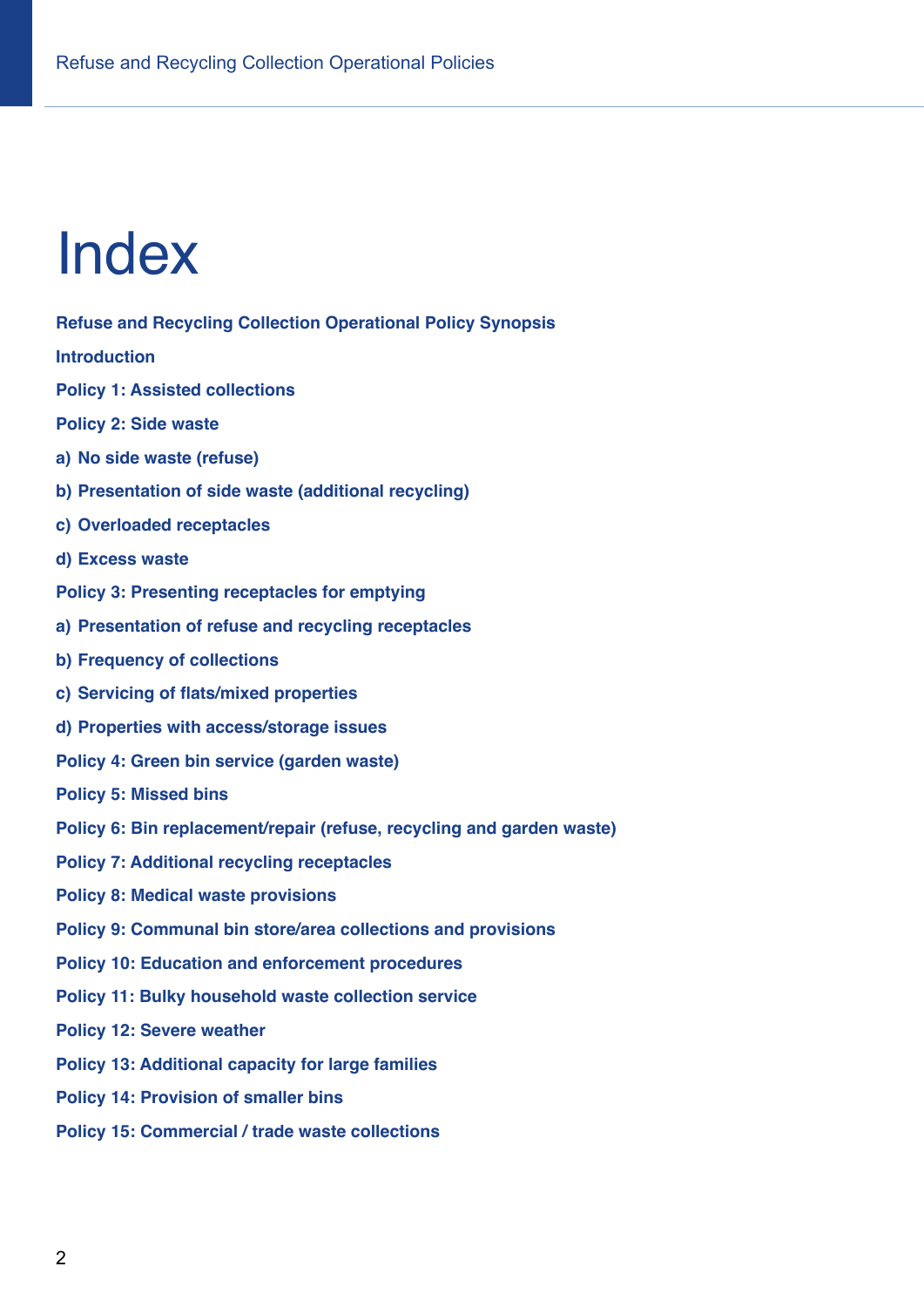## **Introduction**

South Kesteven District Council's Refuse and Recycling Policy aims to ensure that waste and recycling services operate effectively and efficiently in order to maximise recycling and reduce the amount of residual waste.

This policy document is designed to lay out agreed policies and procedures that are clearly defined, ensuring transparency and maintaining certainty for residents, council members and officers of the district council.

Under the terms of the Environmental Protection Act 1990, South Kesteven District Council is classed as a Waste Collection Authority, and as such, under section 45(1) has a statutory duty to collect household waste from all domestic properties within its administrative area.

Under Section 46(4) of the Environmental Protection Act 1990, the Council has specific powers to stipulate:

- the size and type of the collection receptacle(s)
- where the receptacle(s) must be placed for the purpose of collection and emptying
- the materials or items which may or may not be placed within the receptacle(s)

Any residents not complying with the Council's requirements, as per the Section 46 notification, may be subject to a fixed penalty ticket or other legal action, or a loss of the collection service. It is intended that the policy document will outline how South Kesteven District Council will deliver the refuse and recycling collection service and with appropriate education and support, enforcement should not be required.

## Policy 1: Assisted collections

**This policy outlines how householders can access the assisted collection service so they can participate fully in the refuse and recycling collection service.**

- 1.1 Residents, who are unable to transport their wheeled bins/bags to the required collection point, because of ill health, infirmity or disability, and without other occupants in the household able to assist them (16 years and over), will be placed on the 'assisted collection' scheme, upon request.
- 1.2 Residents are required to provide information so that a simple application form may be completed. Applications are considered on a case by case basis. Home visits are carried out where necessary.
- 1.3 Assisted collections are subject to the Council being satisfied that service provision is warranted.
- 1.4 Alternative receptacles, for example bags, can be provided on assessment of the needs of the customer as well as to facilitate collection by our operatives.
- 1.5 Residents on the assisted collection scheme will have their wheeled bins/bags collected by a collection operative from an agreed location and emptied into the collection vehicle. Wheeled bins will be returned to the same location.
- 1.6 It is the resident's responsibility to ensure the unobstructed availability of the receptacles ie gates etc are unlocked by 7.30am on the date of collection. If the collection operative is unable to gain access to the wheeled bin/bags they will not be emptied/collected until the next scheduled collection.
- 1.7 If the householder's circumstances change, the resident must inform the Council.
- 1.8 The Council will periodically review the assisted collection register.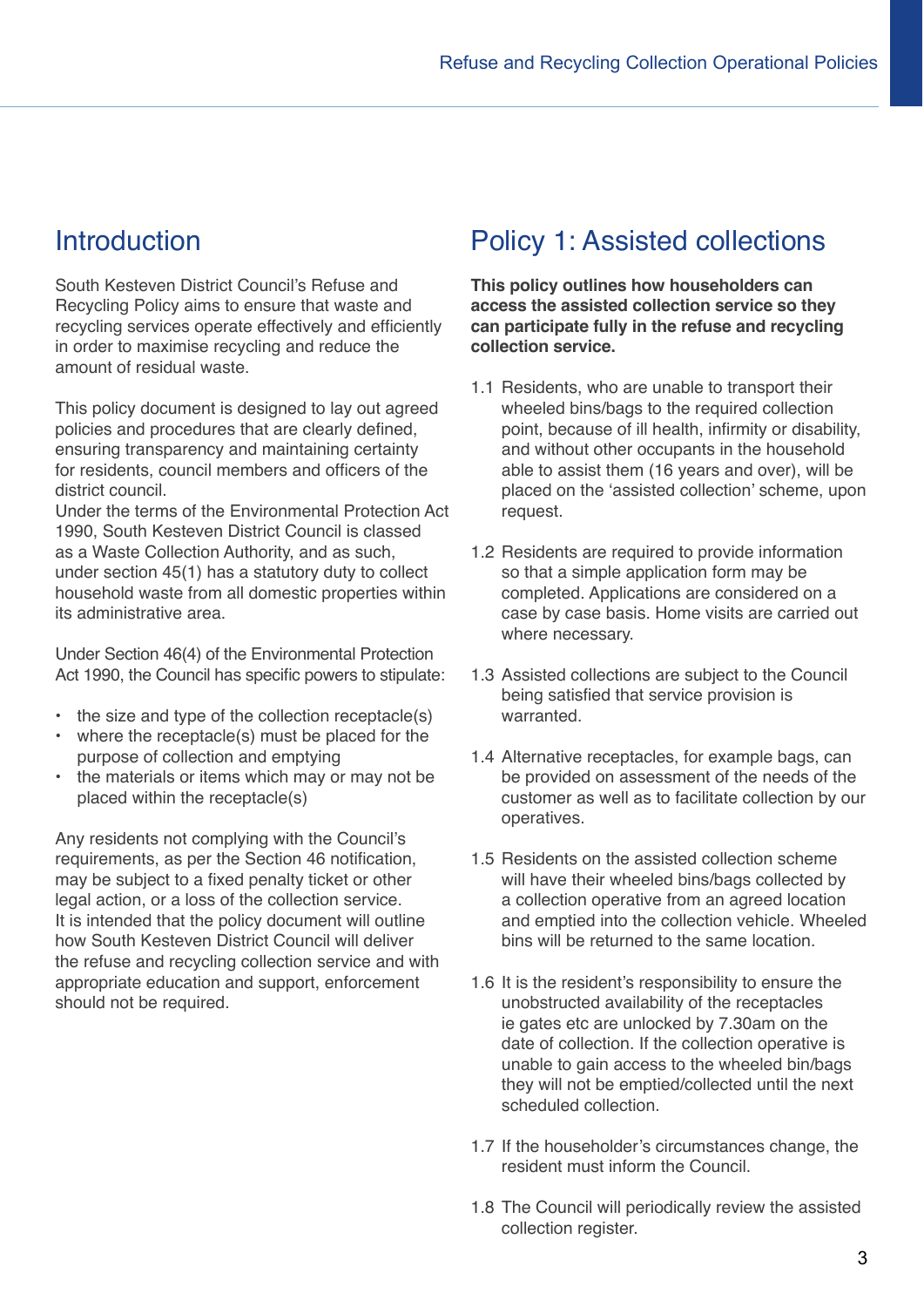## Policy 2: Side waste

**This policy sets out the types of side waste that the Council will collect and the assistance available for residents to deal with excess waste.** 

- a) No side waste (refuse)
- b) Presentation of side waste (additional recycling)
- c) Overloaded receptacles<br>d) Excess waste
- Excess waste

#### **a. No side waste (refuse)**

- 2.1 The presentation of 'side' waste (extra waste which is placed next to the black household waste wheeled bin) does not support waste minimisation principles or encourage residents to maximise recycling. Therefore any excess household refuse left beside the wheeled bin will not be collected. It is the residents responsibility to dispose of the excess waste. This includes any excess waste in bin stores.
- 2.2 Residents who are unable to contain their refuse within the household refuse wheeled bin provided are encouraged to recycle as much as possible. If they still have refuse that they cannot contain within their wheeled bin, they may take this waste to their nearest Household Waste Recycling Centre (HWRC), details of which can be found at www.lincolnshire.gov.uk
- 2.3 The Council will provide advice to householders on reducing/recycling their waste upon request, or if issues have been reported via the operational crews or Customer Service Centre.
- 2.4 Should the householder continue to present residual side waste, the Council will take appropriate action as defined in the Education and Enforcement Procedures found in Policy 10.
- 2.5 Exceptions to this policy apply during severe weather conditions and in circumstances determined by the Business Manager for Street Care Services.

#### **b. Presentation of side waste (additional recycling)**

- 2.6 The Council encourages households to maximise the presentation of materials for recycling.
- 2.7 Residents who have additional recyclable waste, that exceeds the capacity of their recycling wheeled bin/bags, should present it in clear bags/carrier bags/cardboard boxes and place it next to the wheeled bin//bag for collection. No black bags will be collected.
- 2.8 Additional recyclable materials will only be collected at the discretion of the collection operative. This is on the grounds of health and safety and due to the necessity for it to be safely handled by operatives.
- 2.9 Residents who have extra material on a regular basis can purchase an additional wheeled recycling bin or bags.

#### **c. Overloaded receptacles**

2.10 Where a wheeled bin is presented and is considered to be overloaded, either by weight or by volume of material, it will be rejected at the discretion of the operatives judgement and not emptied, based on health and safety reasons. The wheeled bin will only be emptied when deemed 'manageable' by the collection crew.

#### **d. Excess waste**

- 2.11 Residual waste which cannot be contained within a householder's household refuse wheeled bin can be taken to the Household Waste Recycling Centres details of which can be found at www.lincolnshire.gov.uk
- 2.12 Large items (over 25kg) can be removed by the Council using the bulky waste collection Service (please see Policy 11).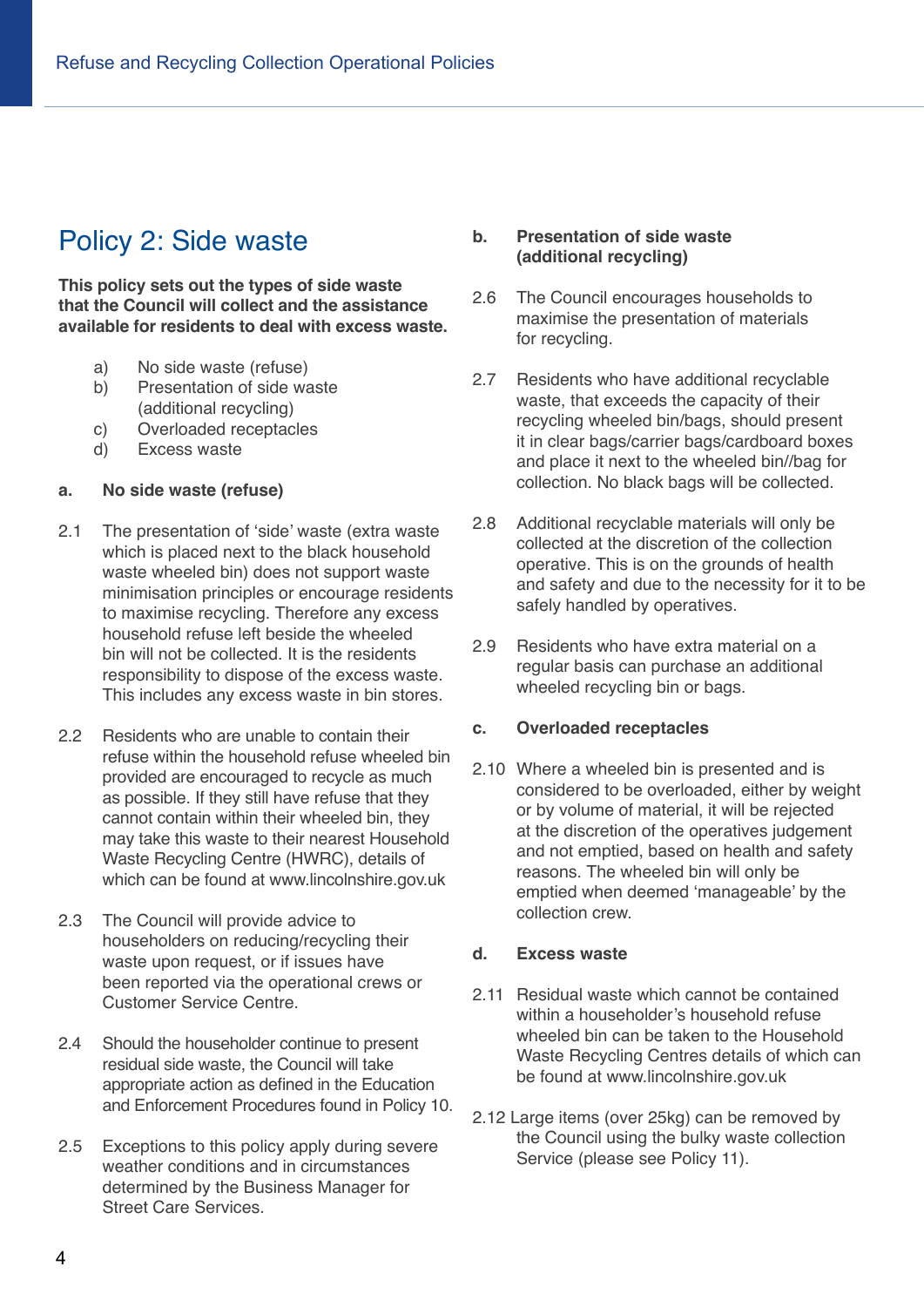## Policy 3: Presenting receptacles for emptying

**This policy sets out the manner in which the Council requires waste receptacles to be presented.** 

- a) Provision of refuse and recycling receptacles
- b) Presentation of refuse and recycling receptacles
- c) Frequency of collections
- d) Properties with access/storage issues

#### **a. Provision of refuse and recycling receptacles**

3.1 The Council provides differing waste receptacles for the different waste streams. a) 240 litre wheeled bins in silver for recycling or 104 clear bags per year .

b) 240 litre wheeled bins in black for residual waste or 104 pink bags per year. Note: sufficient bags are issued to provide

the same capacity as a wheeled bin. (A maximum of four pink bags per collection will be collected, any more will be treated as side waste and

not collected). Should residents use the supply of issued bags before the re-issue of new bags, they will be responsible for providing appropriate bags for the remainder of the time.

- 3.2 The allocation of receptacle is dependent on the householders having sufficient capacity to store a wheeled bin off the public highway. It is the district council's preference to provide residents with the wheeled bin service. Should there be insufficient storage for the required wheeled bins then the bag service will be offered.
- 3.3 In areas where individual provision is not always possible or in communal bin store areas the Council offers a number of variations. It is always the preference

of the Council to, where possible, provide individual properties, even flats, with their own set of wheeled bins. The Council works in partnership with planning agents, developers and management companies to ensure that the provision for storage of waste is the most suitable for the residents and the collection process. The Council does not provide 1100 litre (Euro/Business size) wheeled bins. However, following agreed guidelines, the Council will empty such bins as part of their normal collection rounds (please see Policy 9 - relating to communal bin store areas and bins).

#### **b. Presentation of refuse and recycling receptacles**

3.4 Refuse and recycling receptacles must be presented at the edge of the householder's property closest to the highway by 7.30am, handles towards the highway, and taken back within the property boundary following collection, or as soon as is practical afterwards.

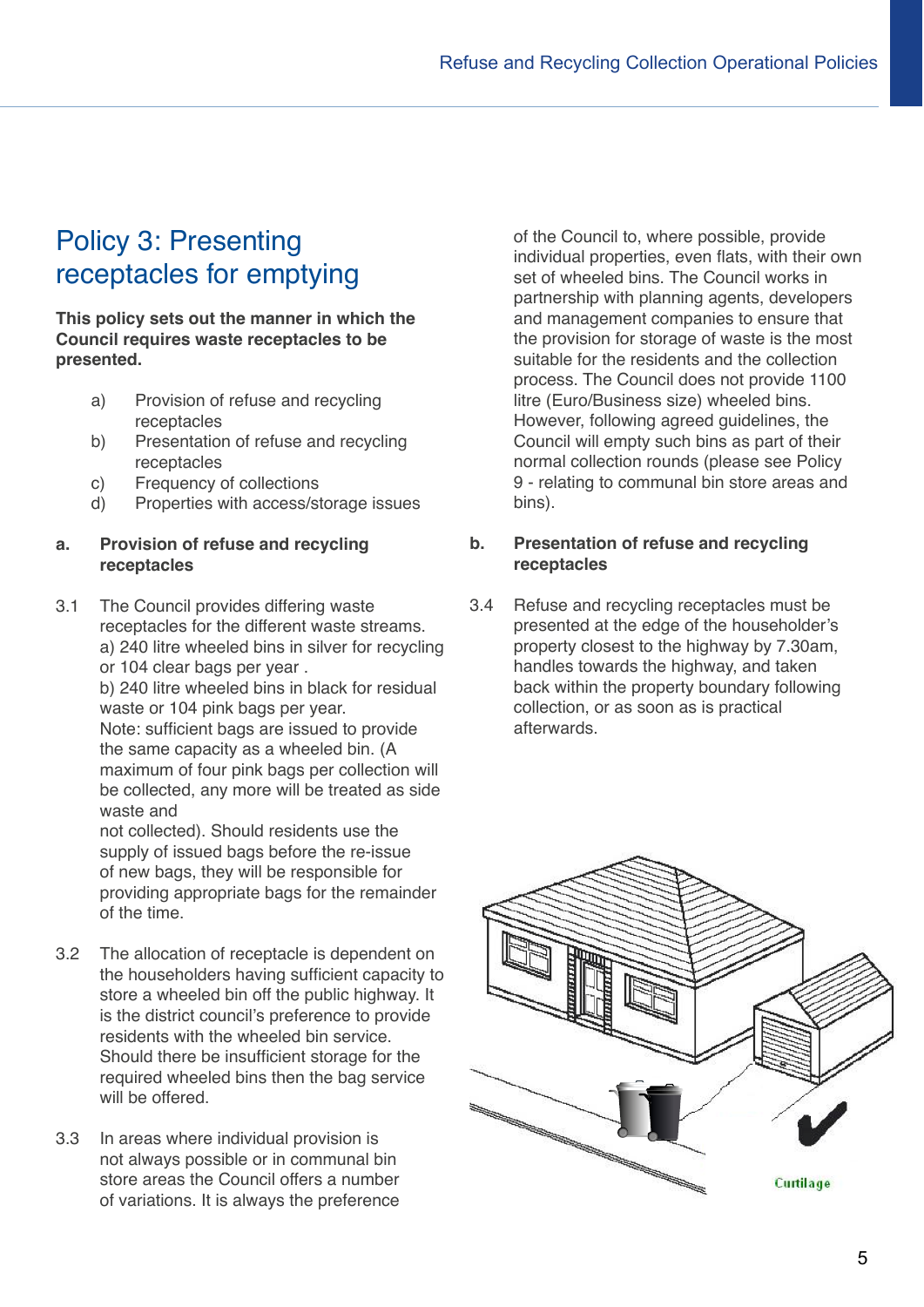#### **c. Frequency of collections**

- 3.5 The collection day will be the same day of the week for household refuse and recycling, on alternate weeks – refuse on one week, recycling the following week.
- 3.6 During Bank Holiday weeks, collections may change. Information about alterations will be advertised through a number of methods including on the Council's website at www.southkesteven.gov.uk, resident publications and local newspapers.
- 3.7 The Council will advise of collection arrangements throughout the year and over Bank Holidays.
- 3.8 Details of collection arrangements will always be made available on the Council's website at www.southkesteven.gov.uk

#### **d. Properties with access/storage issues**

- 3.9 The Council will assess properties identified with access or storage issues on an individual basis and each case will be considered on its merits.
- 3.10 Council vehicles are not obliged to travel on private roads or surfaces that do not meet the highway standards. Where these conditions exist, residents will be notified of the collection point and the bins will be collected from and returned to this location. Wheeled bins will not be collected and returned to the houses. **Wheeled bins/bags that are not presented in this manner will be deemed to be not correctly presented and will not be collected.**

## Policy 4: Green bin service (garden waste)

#### **This policy sets out the optional garden waste service which is provided by the council.**

- 4.1 A separate, chargeable service for the collection of green garden waste is available to householders. Information on how to subscribe can be accessed on www.southkesteven.gov.uk or by calling the Customer Service Centre on 01476 406080.
- 4.2 Garden waste is not permitted in the residual or recycling waste wheeled bins/bags and will not be collected. Householders who do not subscribe to the service must make arrangements to dispose of their own garden waste either by composting or at a Household Waste Recycling Centre.
- 4.3 Garden waste wheeled bins will be collected on a fortnightly basis except during the months of December, January and February when the service reduces to one collection per month.
- 4.4 There is no limit to the number of garden waste wheeled bins which a householder may have.
- 4.5 It is possible to opt-out of the scheme once joined; householders are not required to return the wheeled bin to the Council.
- 4.6 It is possible to opt back into the scheme at any time following payment of the appropriate fee.
- 4.7 If a resident is moving within the administrative area of the Council they will need to inform the Council either at the Customer Service Centre on 01476 406080 or online at www.southkesteven.gov.uk where arrangements will be made to transfer the service to the new property. The householder is required to take the garden waste wheeled bin (and sticker) with them. If the householder is moving out of the administrative area of the Council they should inform the Council using either of the methods above. There is no entitlement to a refund for the remainder of the chargeable period.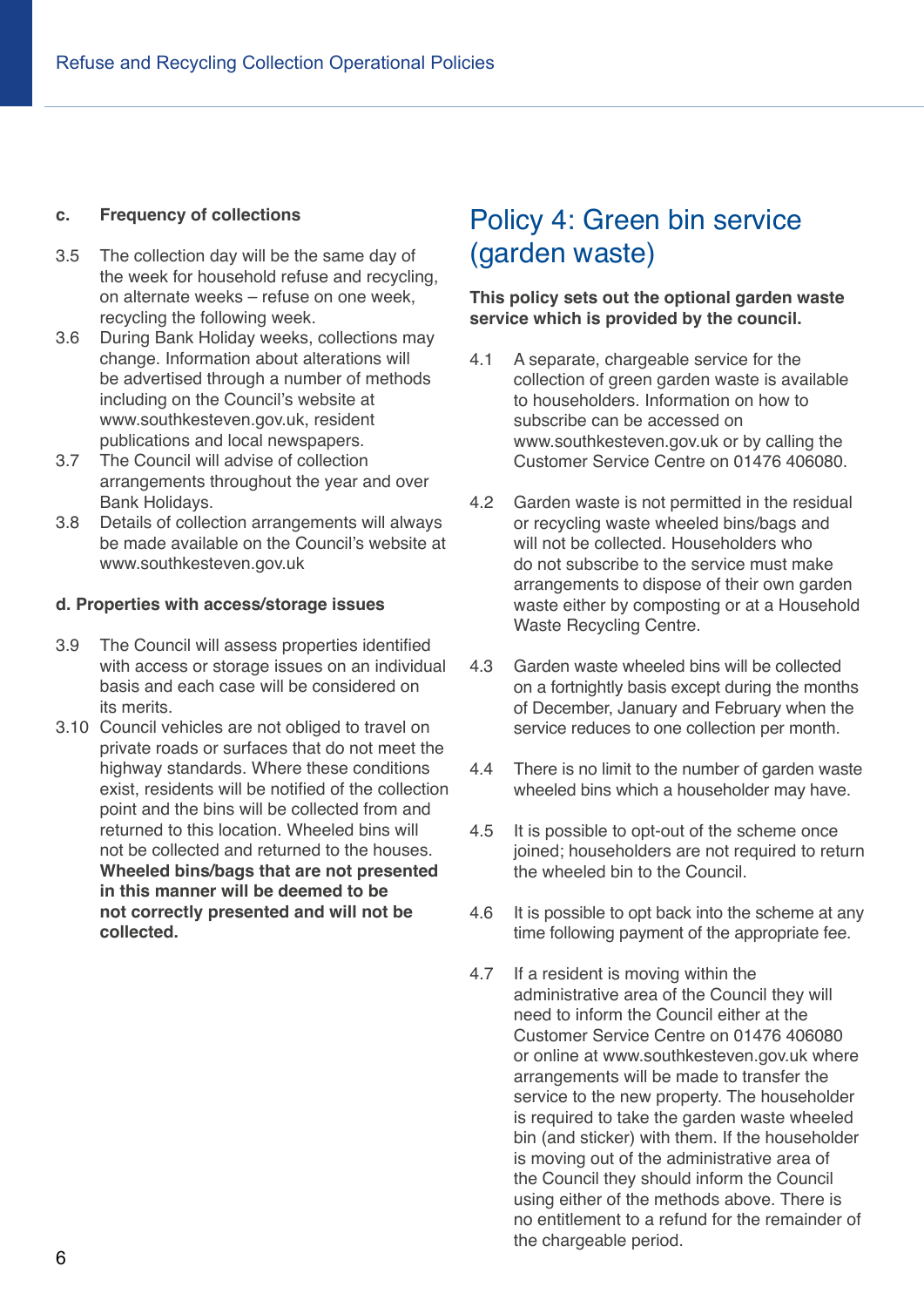## Policy 5: Missed bins

**This policy sets out the way in which the Council deals with bins logged as missed collections.**

- 5.1 A missed wheeled bin/bag collection is logged in one of two ways i) reported to the Customer Service Centre on 01476 406080 ii) reported via www.southkesteven.gov.uk
- 5.2 A missed wheeled bin/bag is defined as "a wheeled bin/bag not collected and emptied in the correct manner despite meeting the requirements of the Council regarding presentation". When this happens a return visit will be made to empty the wheeled bin/ collect the bag(s). The wheeled bin /bag(s) will be collected within two working days of the report being made.
- 5.3 Wheeled bins/bags must be presented for collection before 7.30am on the scheduled day, at the edge of the property closest to the highway. No collections will be made before 7:30am unless residents have been notified.
- 5.4 The Council uses a real time monitoring system called Bartec to monitor the collections. All wheeled bins/bags not presented in accordance with the Council's requirements (Policy 3) will be logged as not out/presented incorrectly.

#### **Please note:-**

**Bartec reported non collections / contamination should be accepted as factual. It takes longer to report a bin than it does to collect so there is no incentive for the crew to report available bins as not out or contaminated. Crews will not revisit properties reported under this method.**

5.5 Wheeled bins/bags logged as not out will not be returned for. The resident should represent their wheeled bin/bags again for the next collection.

- 5.6 The policy is only triggered by individuals who report their wheeled bin/bags as missed and our internal logging information shows that the wheeled bin/bags were not presented. It is not intended that households will be contacted for not presenting their bin, for example due to insufficient waste in the bin for the resident to feel it necessary to present their bin for collection or due to holidays.
- 5.7 Where there are queries about presentation cases will be considered on an individual basis.
- 5.8 Any missed wheeled bins/bags must be reported within 48 hours of the "miss". Reports made outside this window will not be accepted.
- 5.9 If access to a road is blocked due to road works or parked vehicles we will automatically return to attempt to empty wheeled bins/ collect bags either later the same day or in the days that follow. We will make a maximum of three attempts to recollect. If we are unable to collect after three attempts, the wheeled bin/ bags will be left until the next collection.
- 5.10 Waste collection crews will "tag" each bin they leave. The tag will describe the reason for the non collection.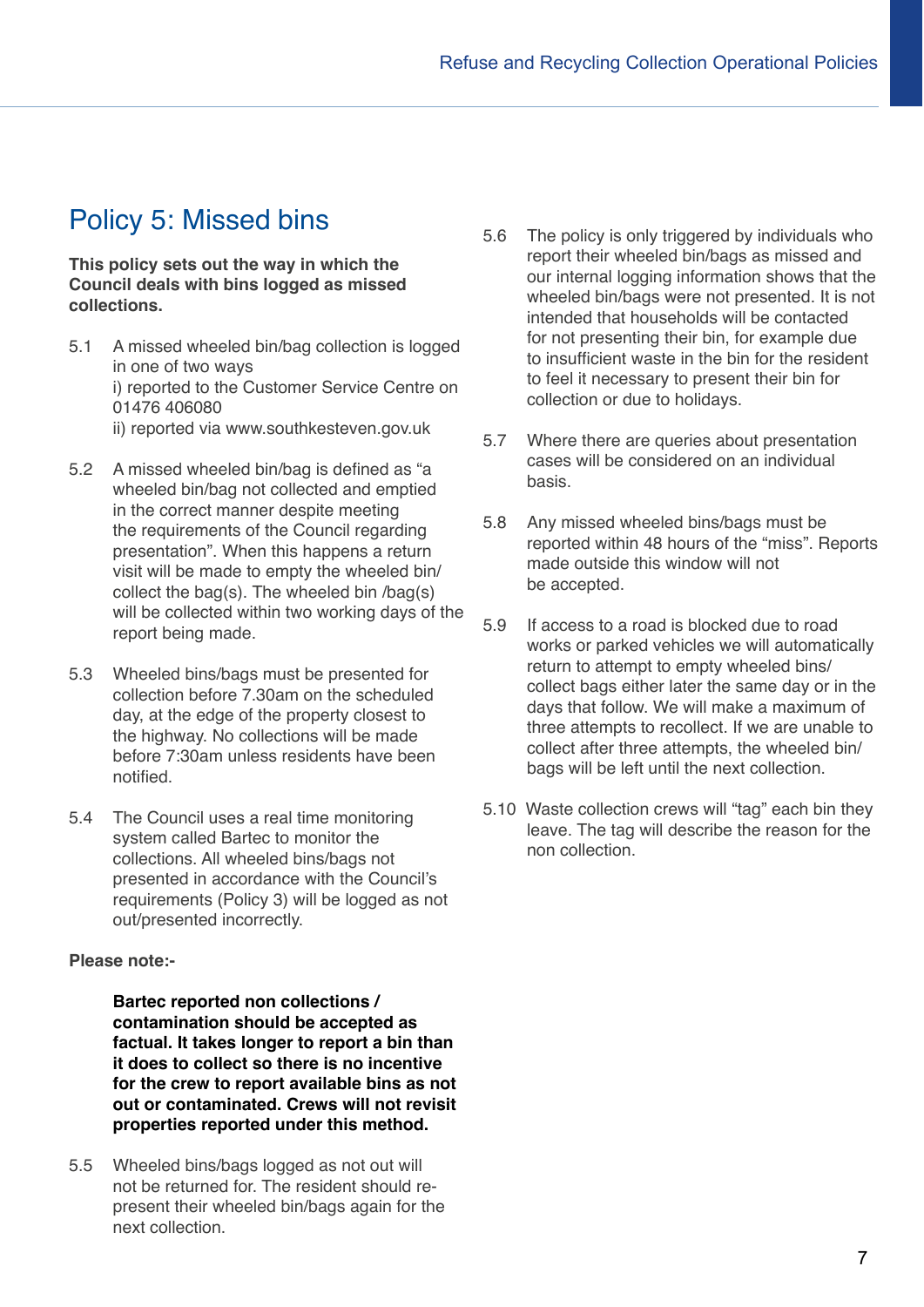## Policy 6: Bin replacement/repair (refuse, recycling and garden waste)

**This policy sets out what receptacles the Council provides to residents and how they can replace missing or stolen wheeled bins or have their wheeled bin repaired.**

- 6.1 Any requests to provide new wheeled bins (refuse or recycling) for a new build property or due to damage, loss or theft must be made to the Council; either by contacting the Customer Service Centre on 01476 406080 or using the online request service which can be found at www.southkesteven.gov.uk
- 6.2 Residents who cause damage to their wheeled bins (refuse, recycling or green) which cannot be repaired free of charge (due to neglect or intentional damage) will be charged for a new replacement bin. Payment will be taken prior to any replacement being ordered / delivered.
- 6.3 Any damage to wheeled bins caused by the collection crew during the collection process will be rectified free of charge, either by provision of a new wheeled bin or repair to the existing wheeled bin.
- 6.4 Replacement wheeled bins will be delivered to householders as soon as practicable after the payment has been received, but in all cases within 10 working days.
- 6.5 All refuse and recycling receptacles supplied to householders shall always remain the property of the Council.
- 6.6 When householders move home they must leave the refuse and recycling wheeled bins at the property for the new occupant. Garden waste bins should be taken to the new property if within South Kesteven (see Policy 4).
- 6.7 Householders are responsible for the storage, safe keeping and cleaning of refuse and recycling receptacles.
- 6.8 For newly built properties from 1 April 2016, either the developer or the builder (if smaller estates or individual properties) will be responsible for the purchase of wheeled bins for the properties they have constructed. If developers fail to make this provision, the resident will be liable for the purchase of the wheeled bins. No collections will be made until such time as wheeled bins, of an approved design and colour, have been purchased. These wheeled bins can be purchased from the Council or can be procured by the developers, provided they are approved for use by the Council. The wheeled bins will become the property of the Council and must be left at the property when residents move out.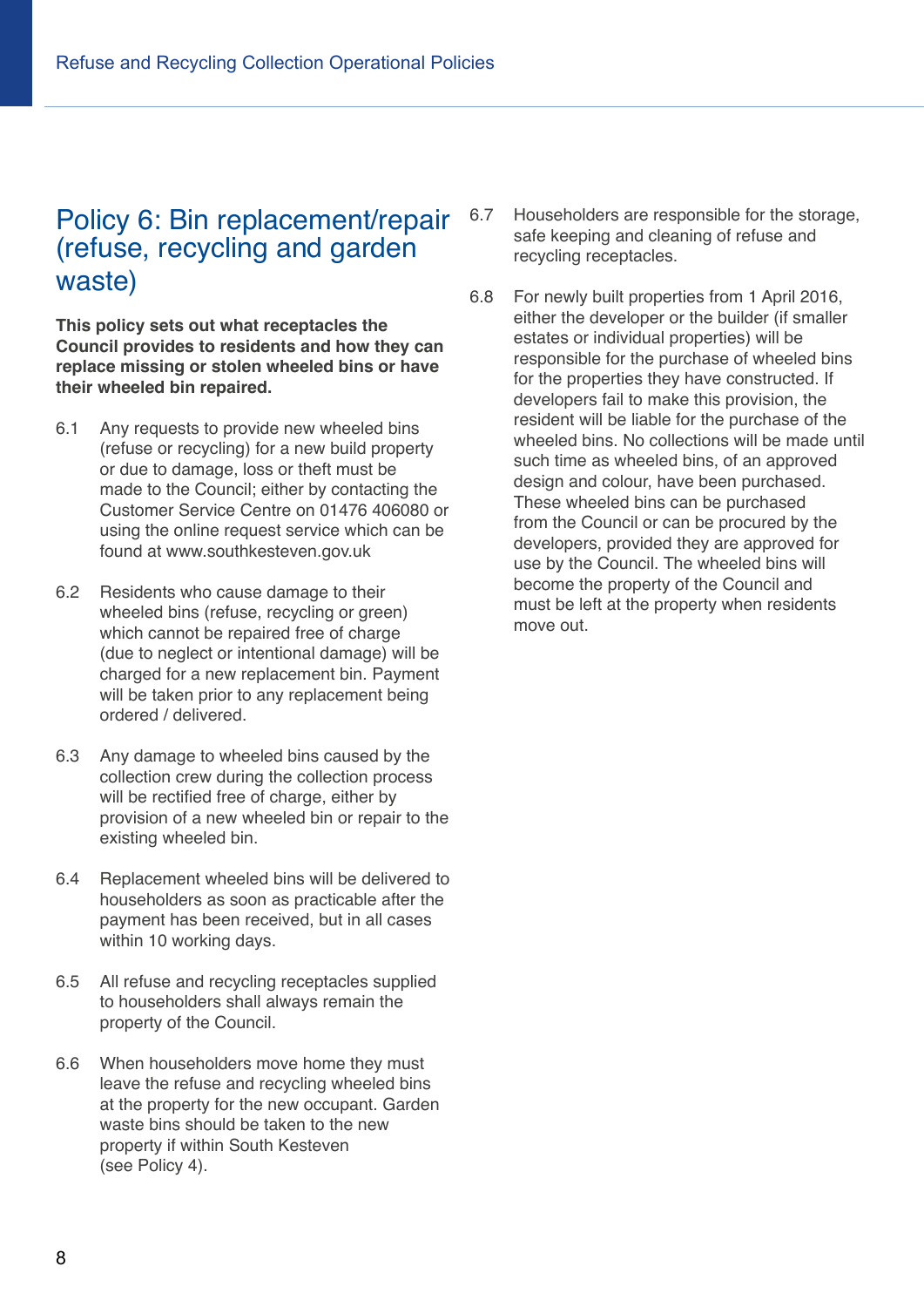## Policy 7: Additional recycling/ receptacles

**This policy outlines how households can purchase additional recycling wheeled bins or clear bags to assist with recycling.**

- 7.1 The Council only provides the option to purchase additional recycling receptacles. The Council will not provide additional residual receptacles.
- 7.2 Residents are required to make purchase requests either via the Customer Service Centre on 01476 406080 or via www. southkesteven.gov.uk
- 7.3 A one-off charge will be made for the additional receptacles, along with a delivery charge.
- 7.4 Where it is found that additional receptacles have been acquired by householders (i.e. an additional black wheeled bin) the Council will take measures to empty and remove the wheeled bins. The householder will be flagged on the system to ensure residents do not attempt to order further wheeled bins.

## Policy 8: Medical waste provisions

- 8.1 The Council provides a separate collection of medical sharps, providing they are stored correctly in sealed sharp bins. The Council does not provide the containers.
- 8.2 Residents can request a collection of sharps bins via the Customer Service Centre on 01476 406080.
- 8.3 Alternatively, sharps bins will be accepted at the Alexandra Road Depot in Grantham. Sharps may only be presented in sealed containers made for this purpose.
- 8.4 The Council provides additional, marked wheeled bins for residents to store their lowgrade medical waste. The waste is collected on a fortnightly basis at the same time as the residual waste (black) wheeled bin.
- 8.5 To request a medical waste wheeled bin, written confirmation of need is required from a qualified person (carer, nurse, doctor), which should include a description of the waste to be collected.
- 8.6 The Council does not provide a service for the removal / disposal of unused pharmaceuticals, which should be returned to a pharmacy.
- 8.7 The low grade medical waste wheeled bins are not for liquid wastes and any wheeled bins containing such wastes will be refused. The resident must make alternative arrangements with their medical practioner to remove such waste.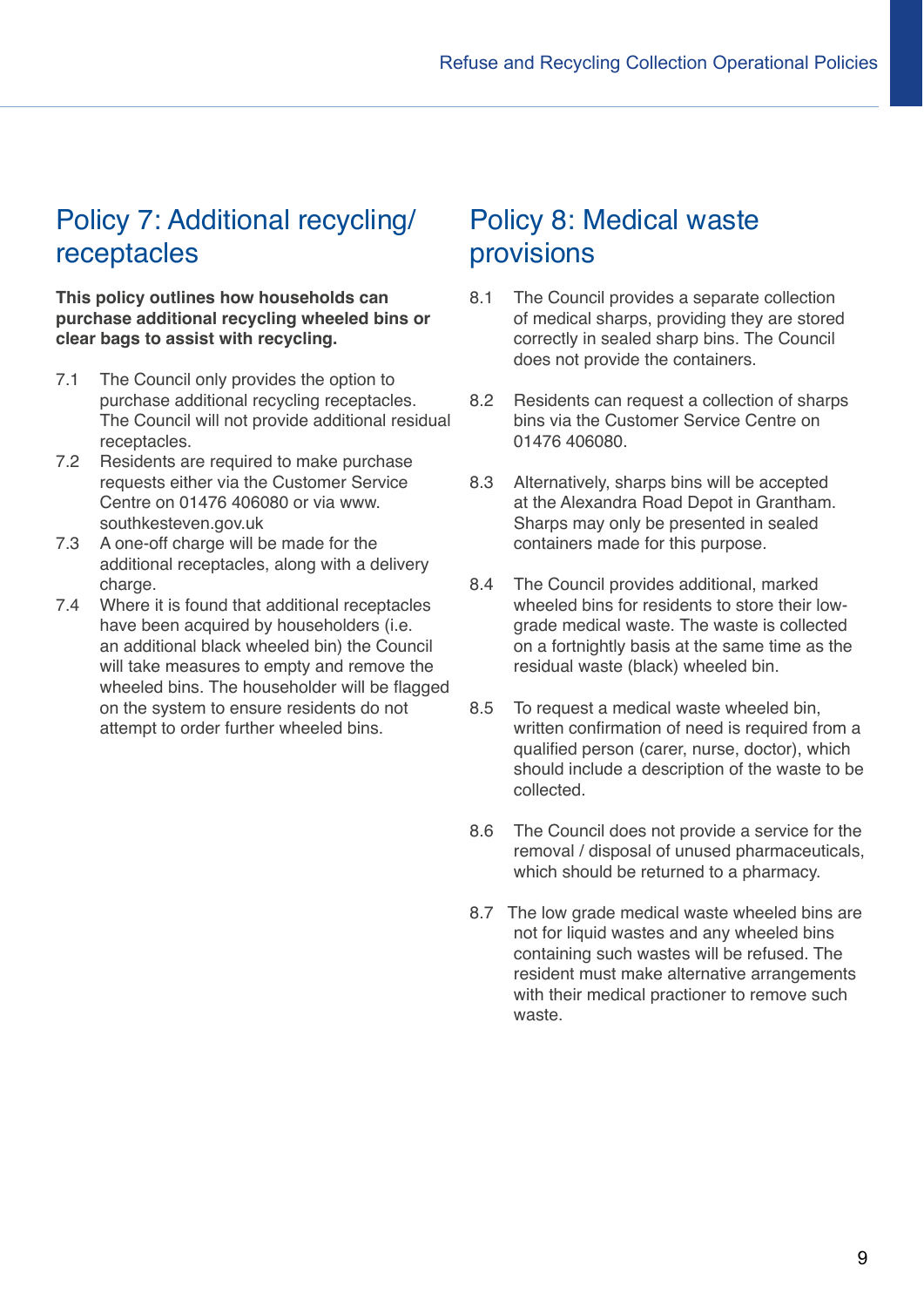## Policy 9: Communal bin store/ area collections and provisions

**This policy sets out the provisions for refuse and recycling collection within communal refuse storage areas.**

- a) Provision of refuse and recycling receptacles
- b) Presentation of refuse and recycling receptacles
- c) Frequency of collections
- d) Properties with access/storage issues
- 9.1 For the servicing of flats/mixed properties, the Council will supply either a bagged service or a wheeled bins service as is deemed suitable.
- 9.2 Should the developer/builder/management agent decide to provide their complexes with 1100 litre bins the Council will, by arrangement, empty these bins.
- 9.3 Where independent developers and or management agencies have placed such 1100 litre wheeled bins within complexes the Council will provide the residents with the requisite bags.
- 9.4 Where residents of flats/mixed properties do not segregate their waste for recycling in an effective manner, the Council will endeavour to work with residents to encourage recycling. If appropriate the Council will use its enforcement powers to achieve improvement in recycling performance from multiple occupancy properties.
- 9.5 The Council will assess the servicing of flats/ mixed properties on an individual basis and cases will be considered on their merits. Property visits and discussions with the relevant management agencies will be carried out where appropriate.
- 9.6 Where there is contamination within the waste on a regular basis the Council will require the management agency/housing association/

landlord to, at their own expense, ensure all non recyclable material is removed in readiness for the next collection.

- 9.7 It is the property management company / residents role to present the bins in a manner that allows for a collection to take place. Where access is not possible due to locked gates etc the wheeled bins/bags will not be collected. Only where damage is caused as a direct result of the collection process will the Council pay for the repair or replacement of the receptacles.
- 9.8 Where bin stores have excess waste blocking access (bags, loose waste, furniture etc), the collection crew will not clean the area. If it is not possible for the collection crew to collect the wheeled bins/bags, they will be left and it will be the responsibility of the management company / residents to dispose of the waste. Any disposal of wastes by residents or landlords should be carried out in compliance with current legislation.
- 9.9 Where a property is part commercial and part residential - for example a public house with living accommodation above or a post office with living accommodation, councils are entitled to charge for collection of all of the waste. The Council will provide for the collection of the household element, but where there are doubts as to the origins of the waste (i.e. where commercial waste is apparent) then the waste will not be collected or a charge will be made.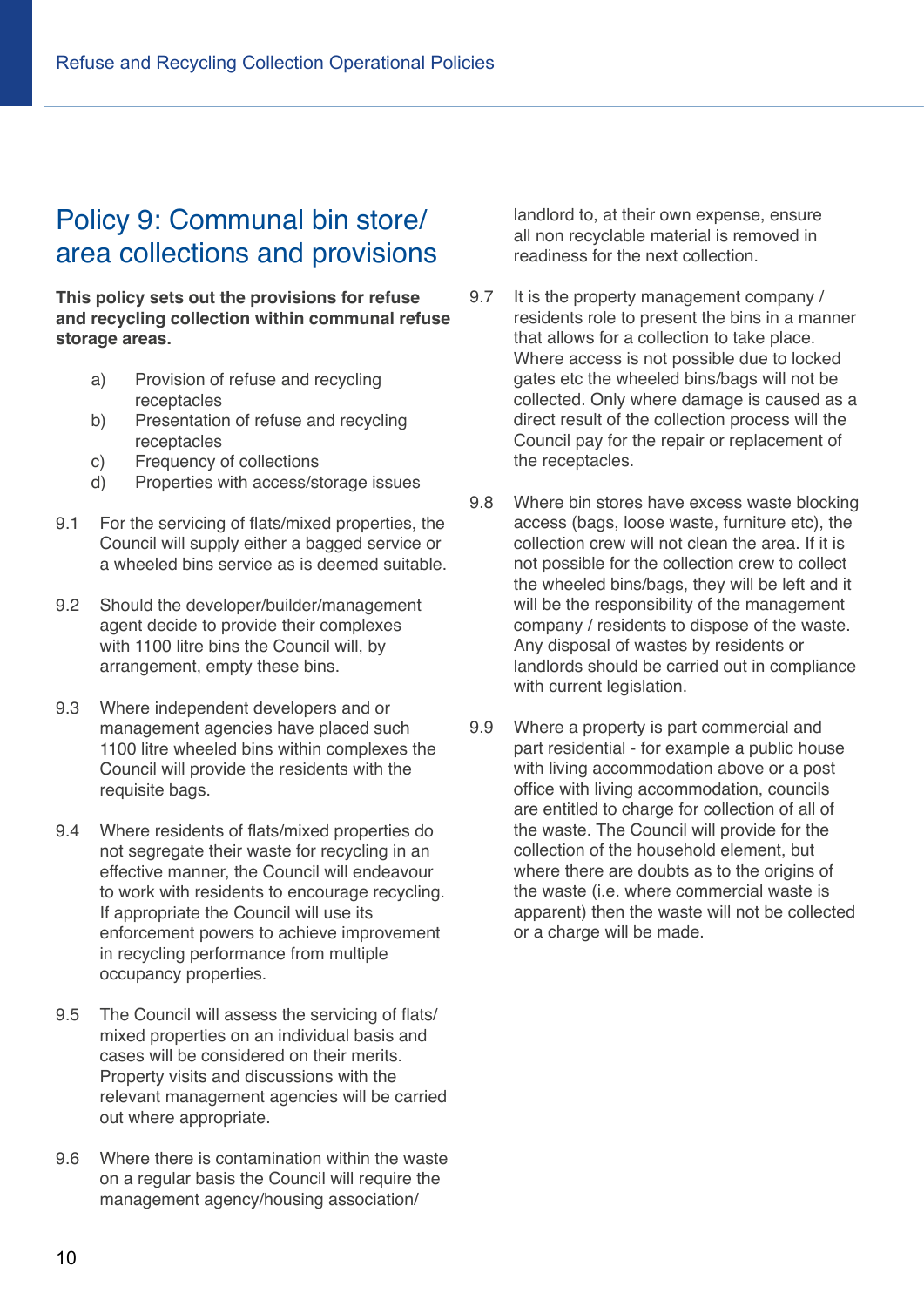## Policy 10: Education and enforcement procedures

**This policy outlines the enforcement procedures for the Waste and Recycling Service. Building awareness and having an educational approach is important to help residents understand their role and assist with improving recycling and operating efficient services. Enforcement activities will be in accordance with the Council's 'enforcement policy' and as such, any enforcement will follow these principles and be used as a staged approach.**

- 10.1 All waste must be presented in Council approved receptacles to ensure it can be safely collected from the kerbside (or a position agreed by the Council).
- 10.2 The Council will reject for collection, refuse and recyclables receptacles for the following reasons:
- i) Overloaded wheeled bins (by weight and volume)
- ii) Wrong receptacle presented e.g recycling wheeled bin presented on refuse week.
- iii) Wheeled bin is too heavy to lift, due to containing heavy waste e.g construction, DIY or soil waste
- iv) Contamination of recyclable materials
- v) Garden waste in residual collection (black wheeled bin or pink bag).
- 10.3 Repeated presentation of residual side waste will be dealt with by the Council in the same manner as contamination of recyclable materials.
- 10.4 Recycling wheeled bins containing major contamination will not be emptied. A note will be added to Bartec to provide information as to the contamination types. It is the responsibility of the householder to remove the contamination and dispose of it in the correct manner.

10.5 The householder may be given two letter notifications for two separate occurrences of contamination of the recycling wheeled bin, the third incident may result in a notice being served to the householder, under Section 46 of the Environmental Protection Act 1990 and will allow a Fixed Penalty Notice (FPN) to be issued on the next occasion.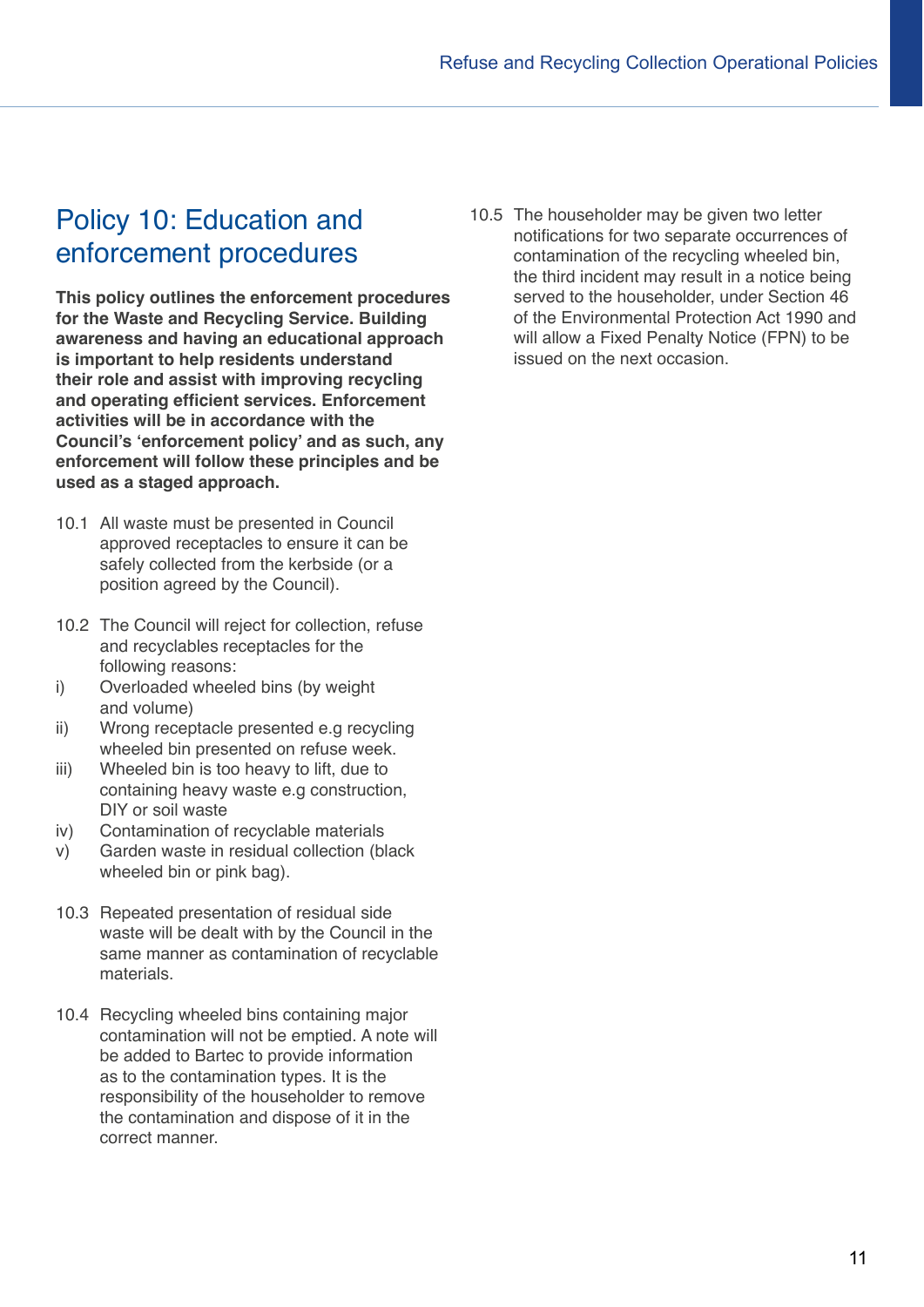## Policy 11: Bulky household waste collection

**This policy sets out the bulky household waste collection service which is provided by the Council.**

- 11.1 The bulky household waste collection service is a chargeable service. A bulky household item is something from inside the house, not garden furniture, sheds etc. Broadly, anything that someone would take with them, when they move out, would be an item falling under this heading. This would not include fixtures and fittings such as kitchens, bathrooms, etc.
- 11.2 The service can be booked on line at www.southkesteven.gov.uk or through the Customer Service Centre on 01476 406080.
- 11.3 When booking a collection the resident will be informed of the day of collection, the Council is unable to specify a time.
- 11.4 The item for collection must be presented by 7.30am on the day of the booked collection. The item must be outside the property, at an accessible place, which is visible from the highway.
- 11.5 An assisted collection of a bulky household item may be organised by contacting 01476 406080 or online at www.southkesteven.gov.uk. All appointments booked for an assisted bulk household collection are subject to alteration due to the operational requirements of the job. Each assisted bulky household waste collection will be assessed on its individual merits.
- 11.6 If the item is not presented on the booked collection day, the collection will be logged as failed and the householder will need to

rebook the service and incur a further charge. Notification by the driver will be left at the address to inform the householder that a collection has been attempted but the item was not accessible.

- 11.7 The facility to cancel a bulky household waste collection and receive a refund is accessible until 12pm on the day before collection is due (Friday for a Monday collection). Any cancellations after this time will not be refunded.
- 11.8 The Council will suspend the bulky household waste collection service during Bank Holiday periods. The Council also reserves the right to cancel the service during the Christmas period and in cases of severe weather.
- 11.9 For collections of garden related materials, an appointment can be made for a supervisor's visit. The supervisor will determine if a collection can be made and at what cost to the householder. Should the householder agree, payment may be made to the call centre and an appointment made for the collection to take place.
- 11.10 Building materials, and soil will not be collected.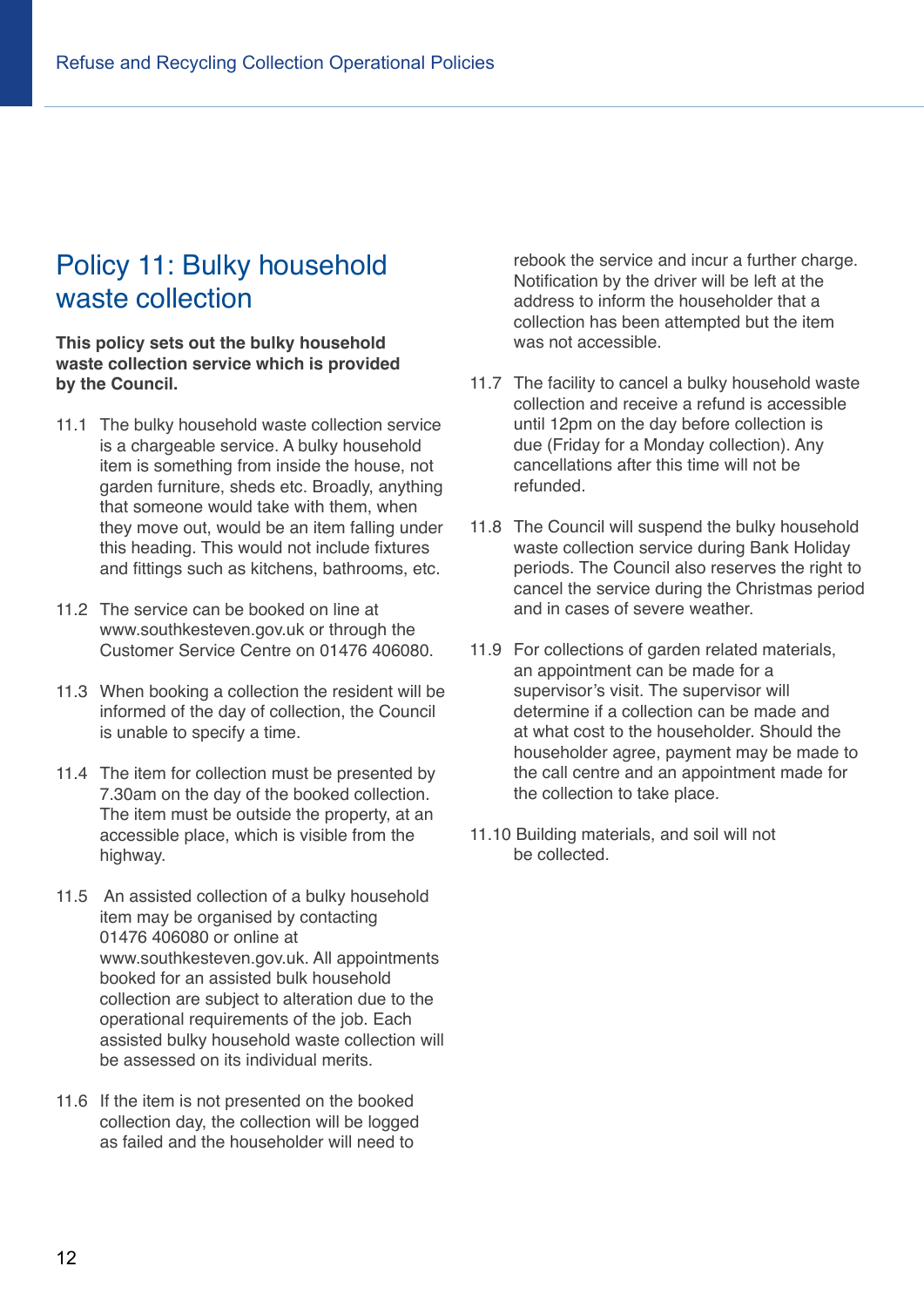## Policy 12: Severe weather

**In the event of severe weather, when snow, ice, floods or other conditions disrupt waste and recycling collection services, the following general principles will apply.**

- 12.1 The Council will try to maintain services if they can be performed safely For example from a gritted road or another area assessed as safe by the collection vehicle driver. Among key factors that apply are: road conditions, access past parked cars, risks to public or crews.
- 12.2 The condition of the roads in terms of the district as a whole will be assessed by the Business Manager for Street Care Services. A decision will be made by 9am as to whether normal collections will be attempted; thereafter hourly reassessments will be made until 2pm.
- 12.3 Should it be necessary to suspend the service staff will be re-deployed where appropriate, initially to assist the Supported Housing Section and thereafter to assist Lincolnshire County Council in the discharge of their duties i.e. gritting pathways and clearing snow.
- 12.4 In cases of flood, staff will assist in the provision of sandbags in line with the Council's Sand Bag Policy.
- 12.5 Suitable personal protective equipment will be provided as necessary.
- 12.6 Additional information regarding collections
	- bulky waste collections may be suspended to maintain main services.

• depending on the duration of any such event, extra waste will be accepted alongside containers. Side waste presented with the black bin will be removed or additional sacks with the bagged collection, recycling in carrier bags, pedal bin liners or boxes will be accepted with the recycling collection (but not in a black bag).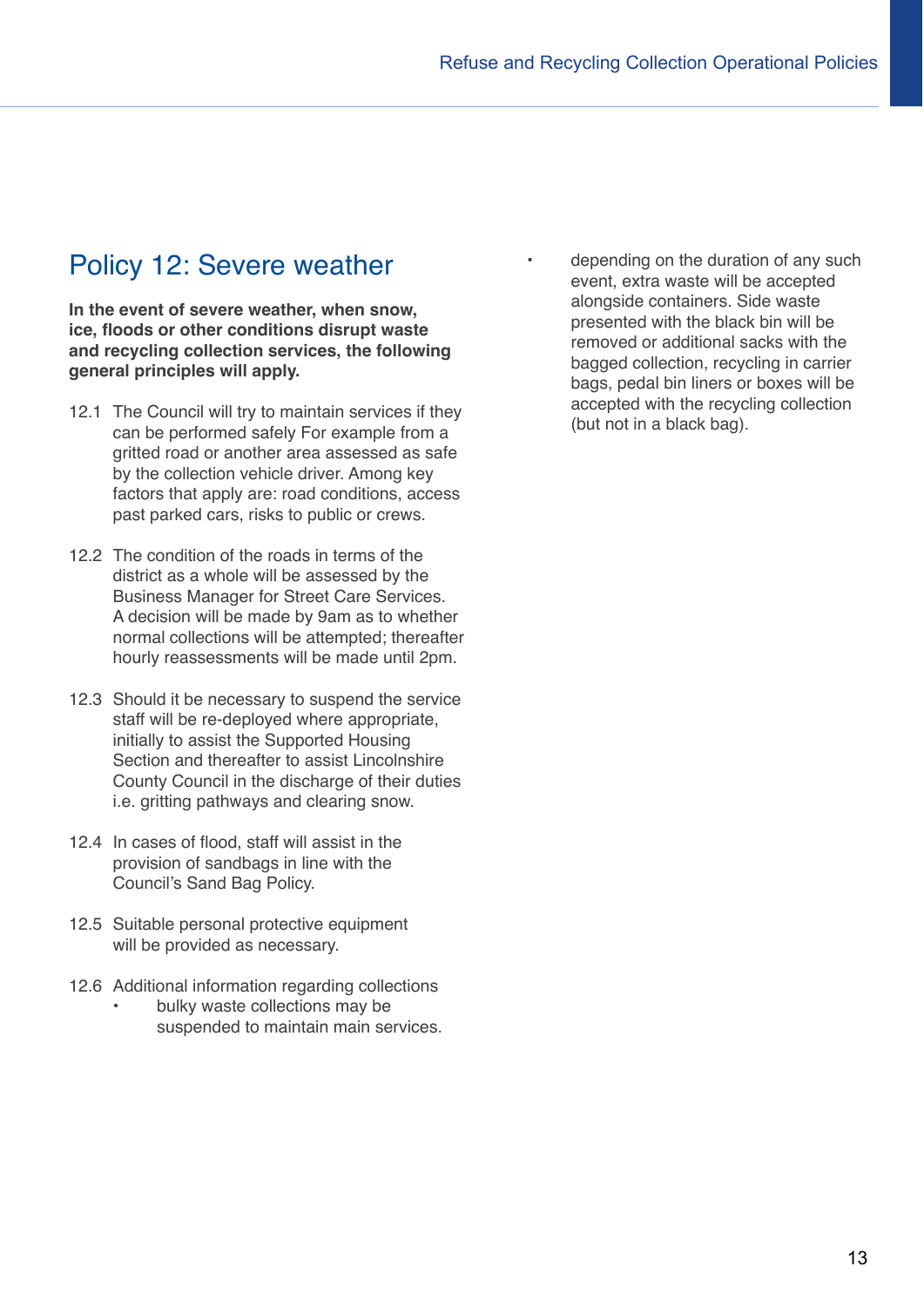## Policy 13: Additional capacity for large families

**This element of the policy outlines how households of five or more people can request additional residual and/or recycling wheeled bins to assist with recycling or disposing of their waste. It should be noted that this policy relates to single family units and not houses in multiple occupancy where other arrangements are in force.**

- 13.1 Where a household produces excess residual waste which cannot be accommodated in a 240 litre wheeled bin collected on a fortnightly basis and arises from a large number of persons permanently residing in the house the provision of additional capacity will be considered.
- 13.2 A larger household is considered to have five or more people residing on a permanent basis. This will be subject to a charge.
- 13.3 Residents are required to complete an application form. Where additional capacity is granted additional recycling capacity will take precedence.
- 13.4 Additional recycling wheeled bin capacity will be provided free on request for households with five or more occupants, or where there is other demonstrable need.
- 13.5 Additional refuse and recycling wheeled bin capacity are subject to the Council being satisfied that service provision is warranted following approval of the request by the Council.
- 13.6 The Council will periodically review households who have additional wheeled bin capacity.

## Policy 14: Provision of smaller bins

- 14.1 We will offer an alternative bin size by way of a 140litre or 180litre (decision on actual size to be agreed). Both of these sizes (140 and 180litre) are almost the same height as the standard bin but have a smaller footprint. Obviously with smaller capacity, these bins are lighter and easier to manage for some customers, whilst, as they are the similar height as existing bins, they are no different for the collection crews to load on the lifting equipment on the vehicles.
- 14.2 Smaller bins will be issued, on request, to those who feel the capacity will be sufficient for their needs. This will be a "one off" arrangement, unless a new occupant takes over the property. Residents will not be allowed to keep changing bin sizes.